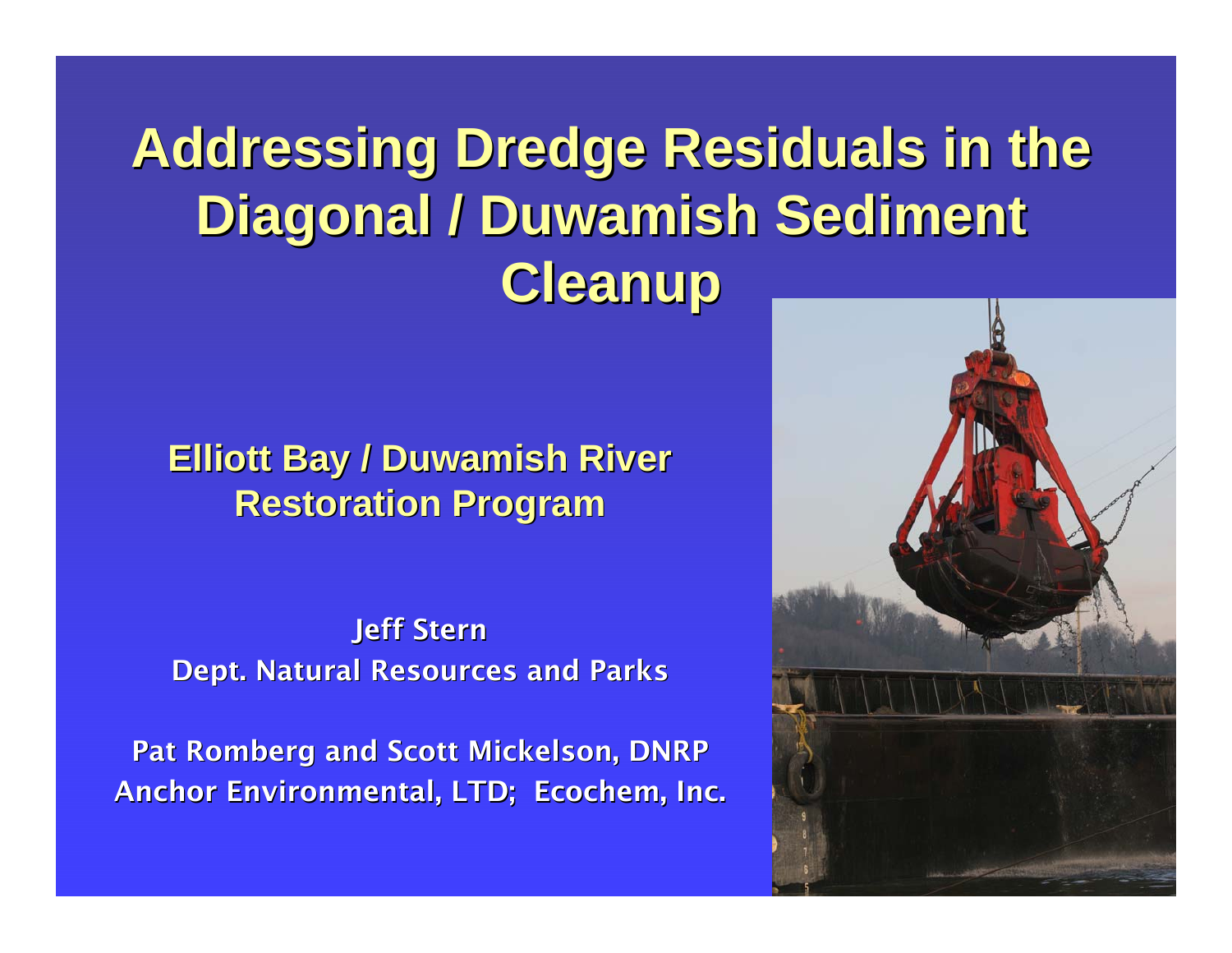**Elliott Bay Duwamish Duwamish Restoration Program Program (EBDRP) (EBDRP) Project Sites Project Sites**

- •Members:
	- NOAA
	- USF&W
	- State of WA
	- $\mathcal{L}_{\mathcal{A}}$ – Suquamish Tribe
	- Muckleshoot Tribe
	- $\mathcal{L}_{\mathcal{A}}$ – City of Seattle
	- $\sim$ – King County

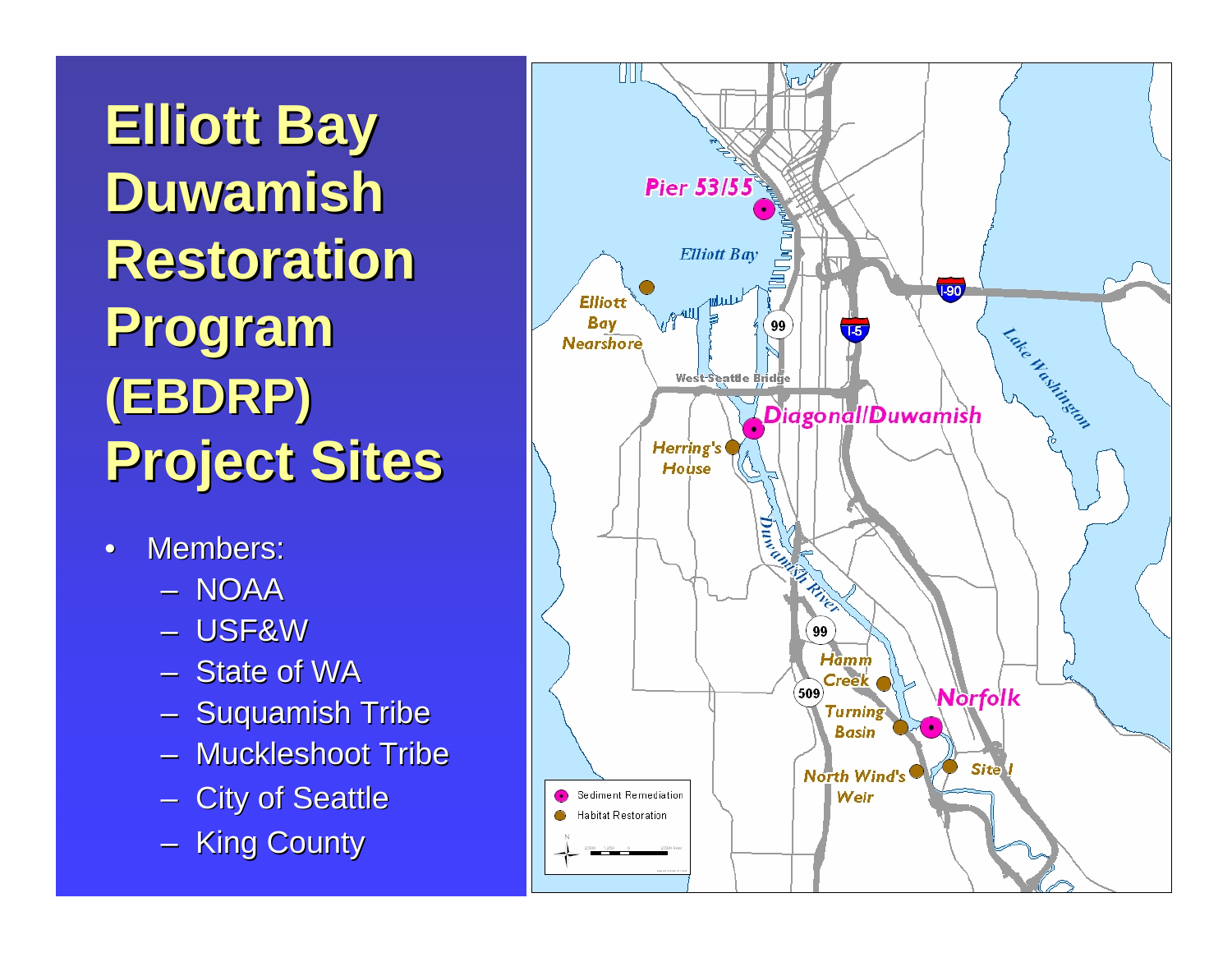### **Sediment Residuals Defined Sediment Residuals Defined**

Contaminated sediments that either:

- 1) Remain within the dredge prism after dredging; or
- 2) Have been spread to non-cleanup areas as a result of dredging

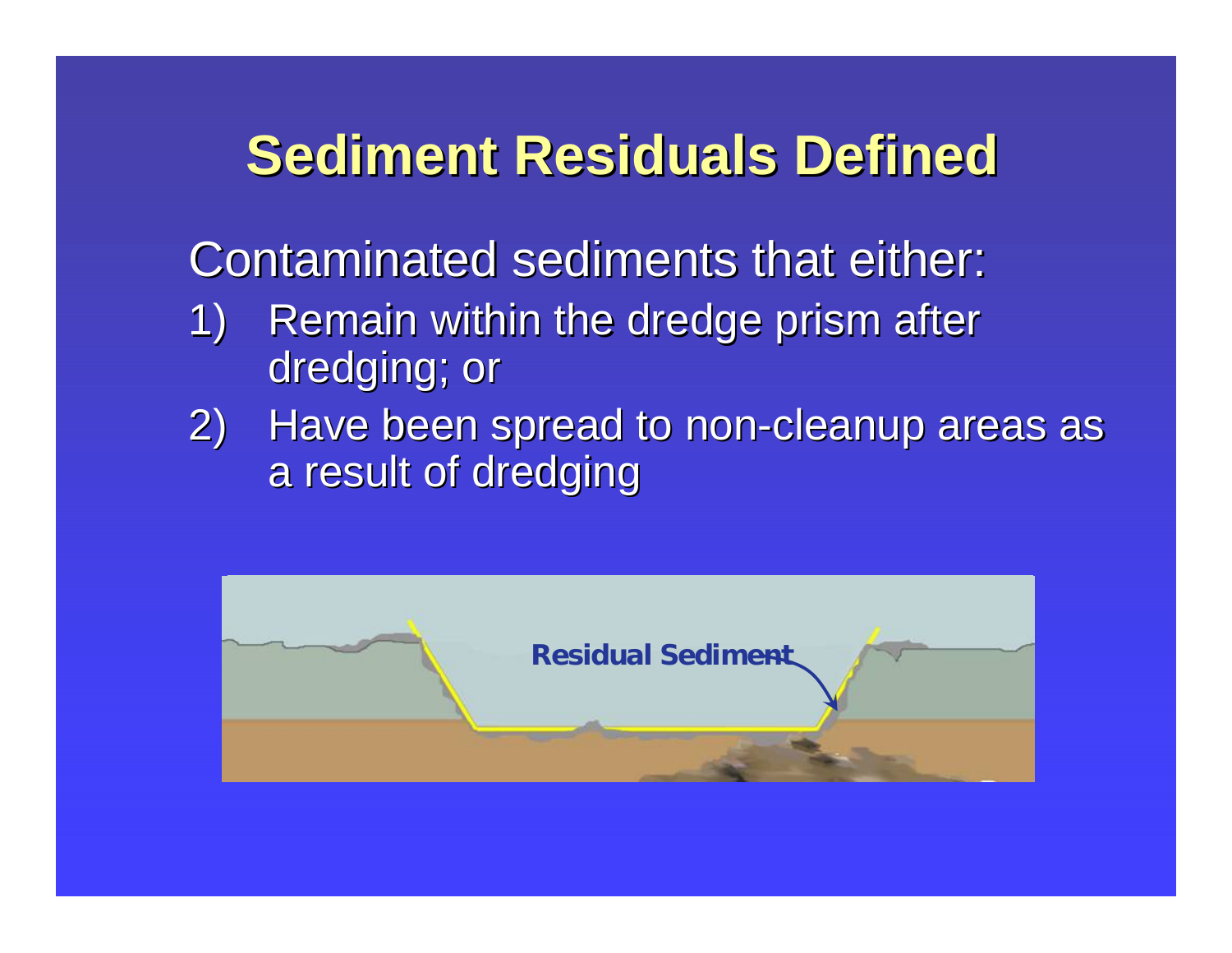### **Residual Sediment Characteristics Residual Sediment Characteristics**

#### *Typical physical properties Typical physical properties*

- Fine Grained
- Unconsolidated
- High moisture content
- May exist as a "fluid mud "layer

#### *Typical chemical properties Typical chemical properties*

• Constituent concentrations typically equal the average dredge prism concentration

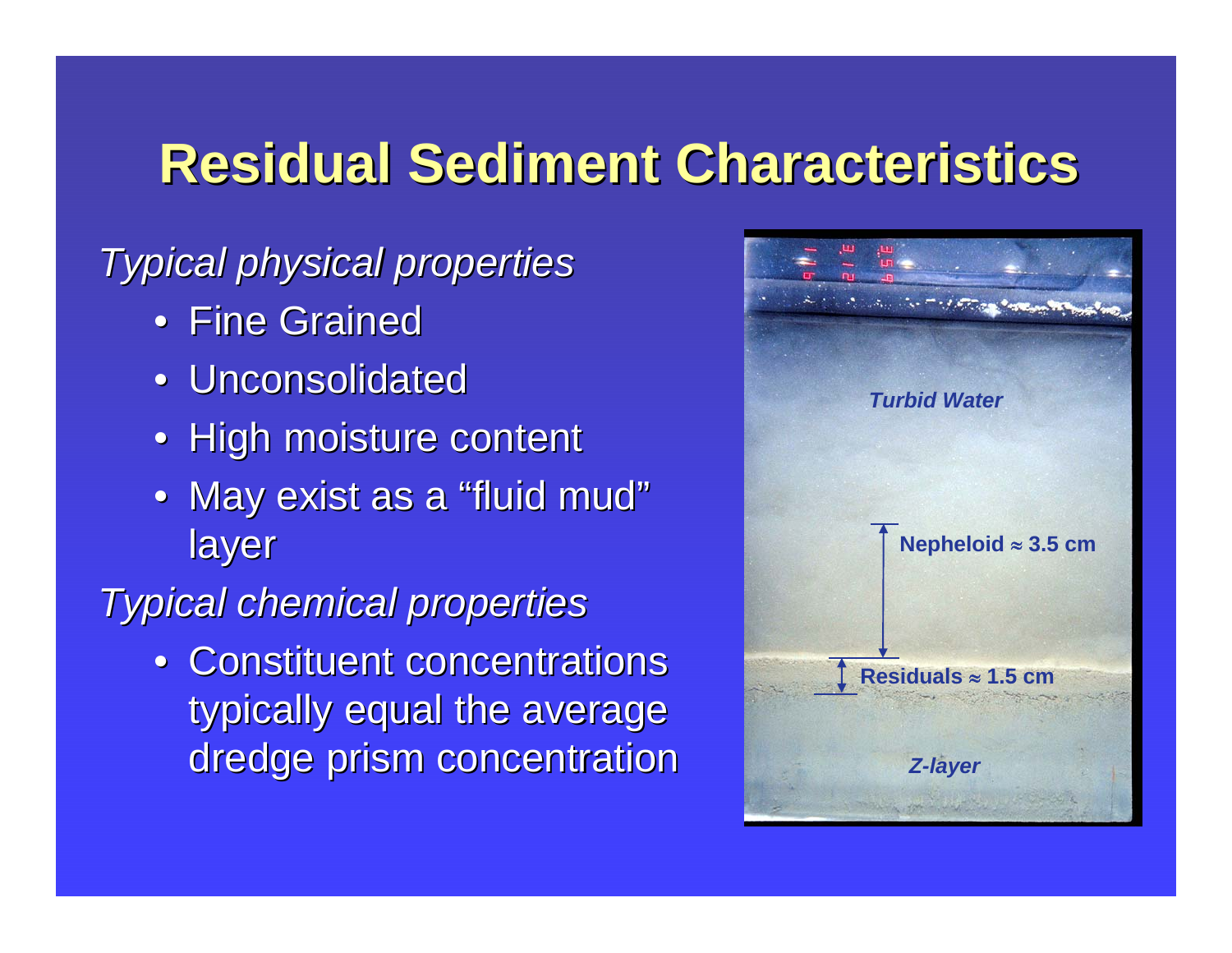### **Pre- and Post-Dredge Sampling Data** *Hylebos Hylebos Waterway Middle Waterway Middle – PCB Deposit PCB Deposit*

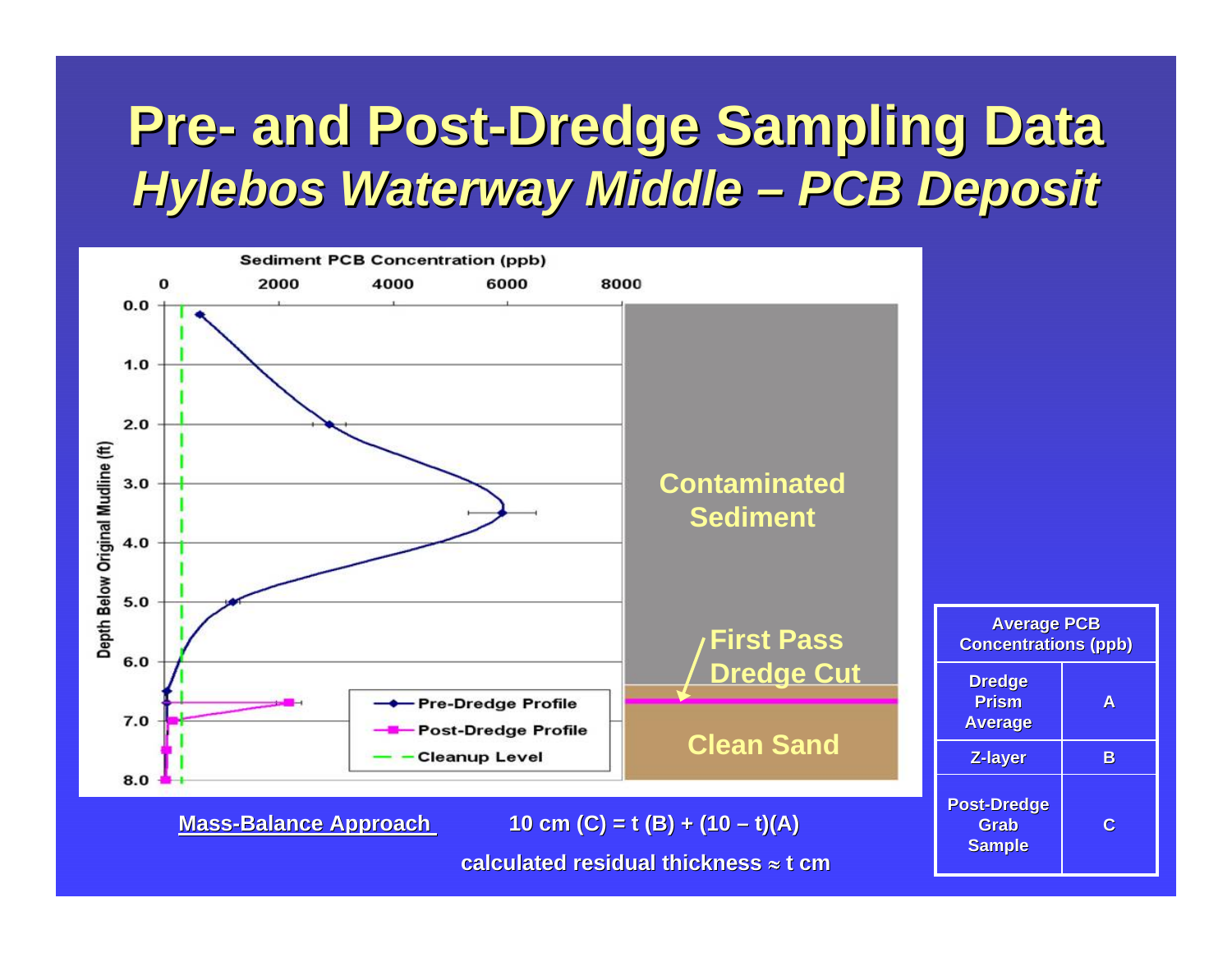# Primary Sources of Sediment Residuals

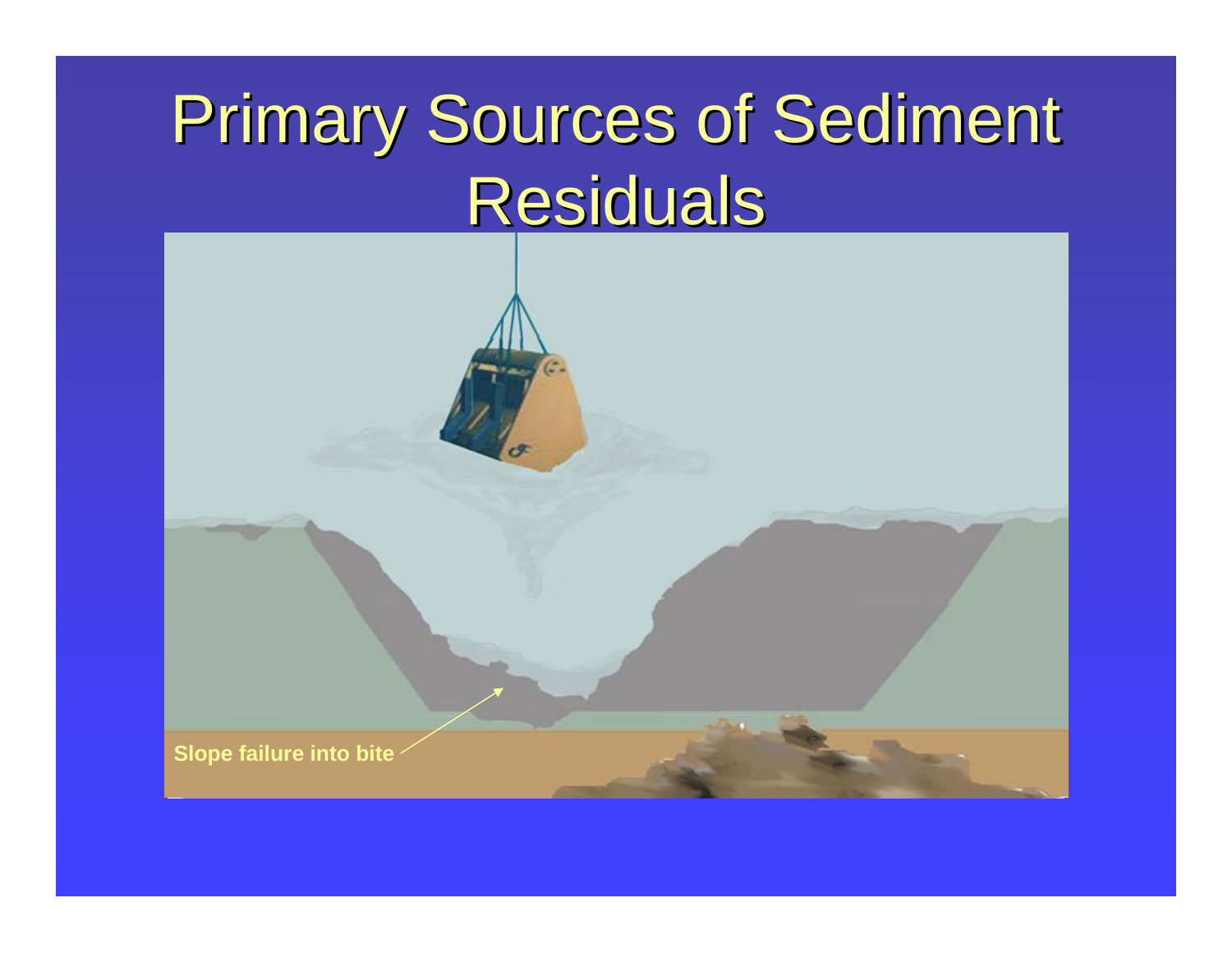### **Residuals vs. Resuspension Measurements Residuals vs. Resuspension Measurements**

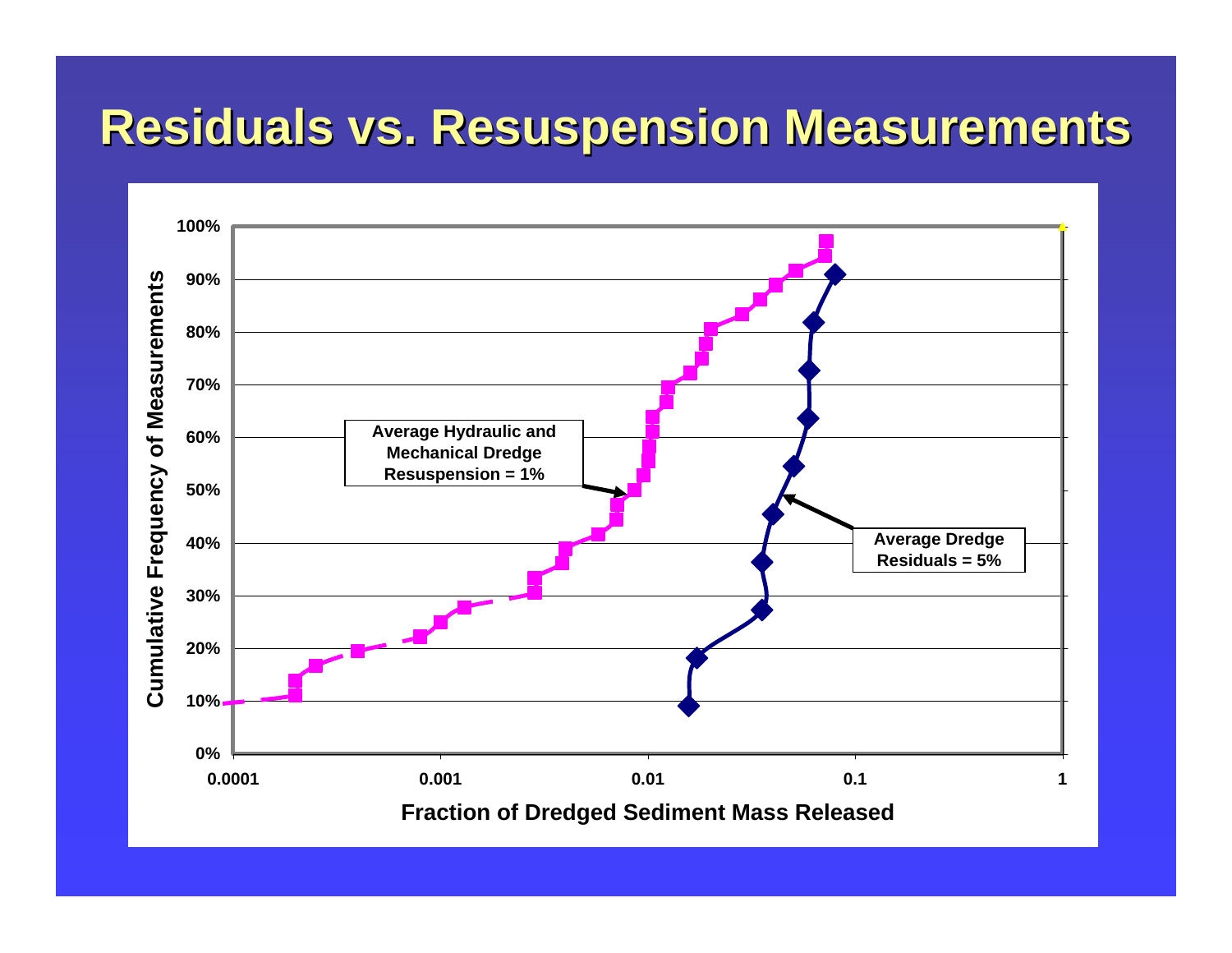#### **Diagonal/Duwamish Combined Sewer Overflow (CSO) & Storm Drain Outfall, Duwamish River -2004**



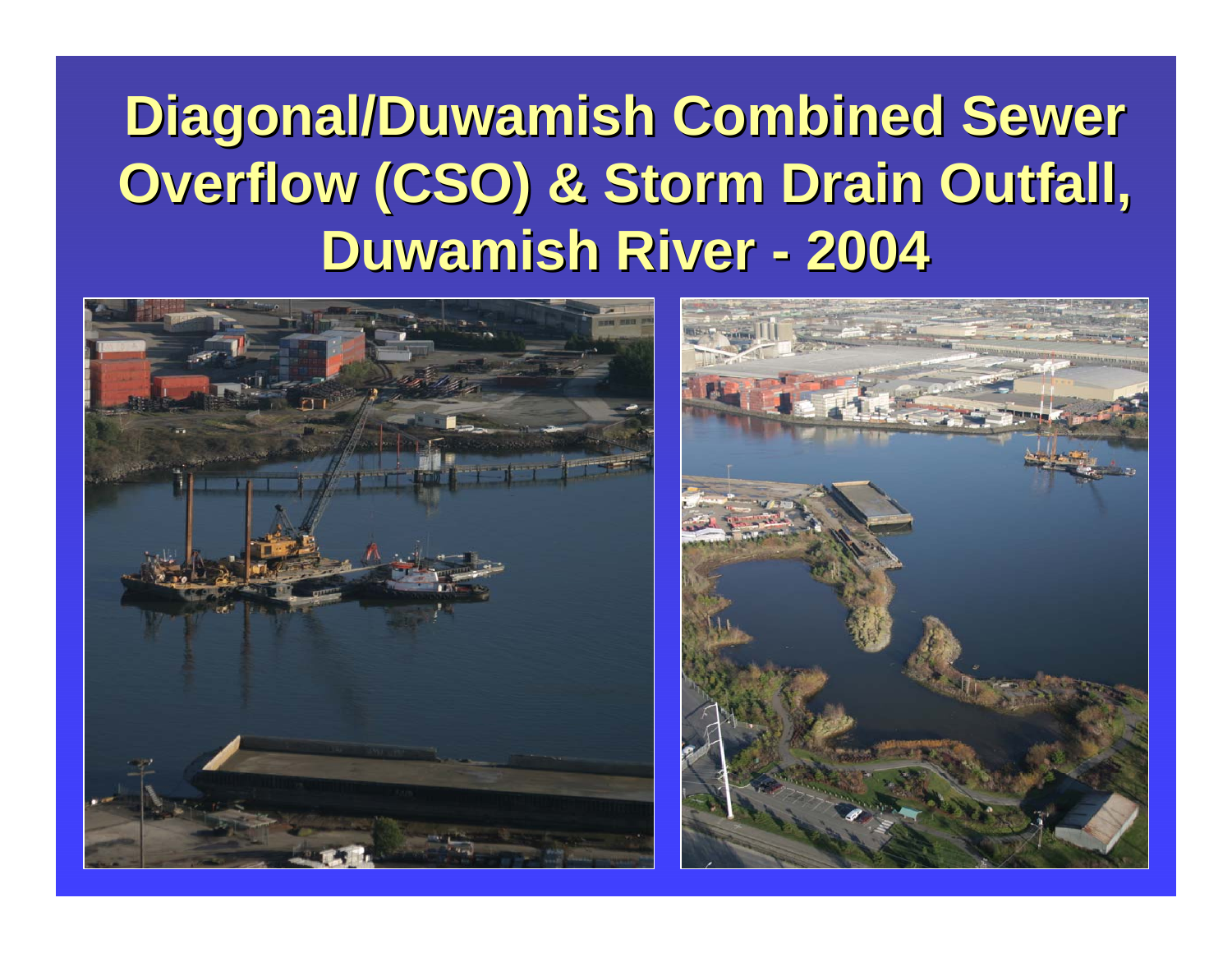### **Final Cleanup Area Boundary Area B Added Area B Added**

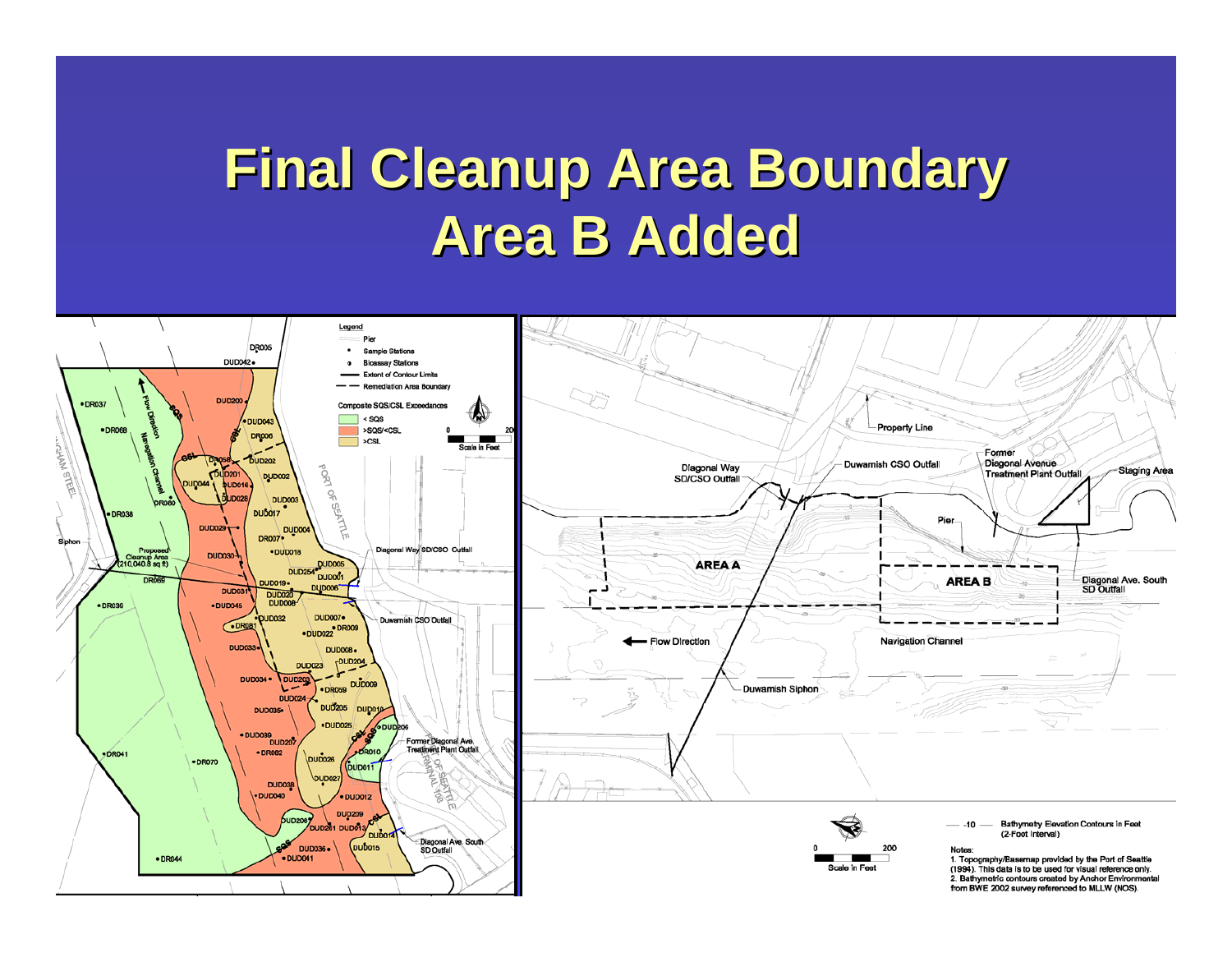## **Pre- and Post-Dredge Sampling Data** *Duwamish/Diagonal Duwamish/Diagonal*

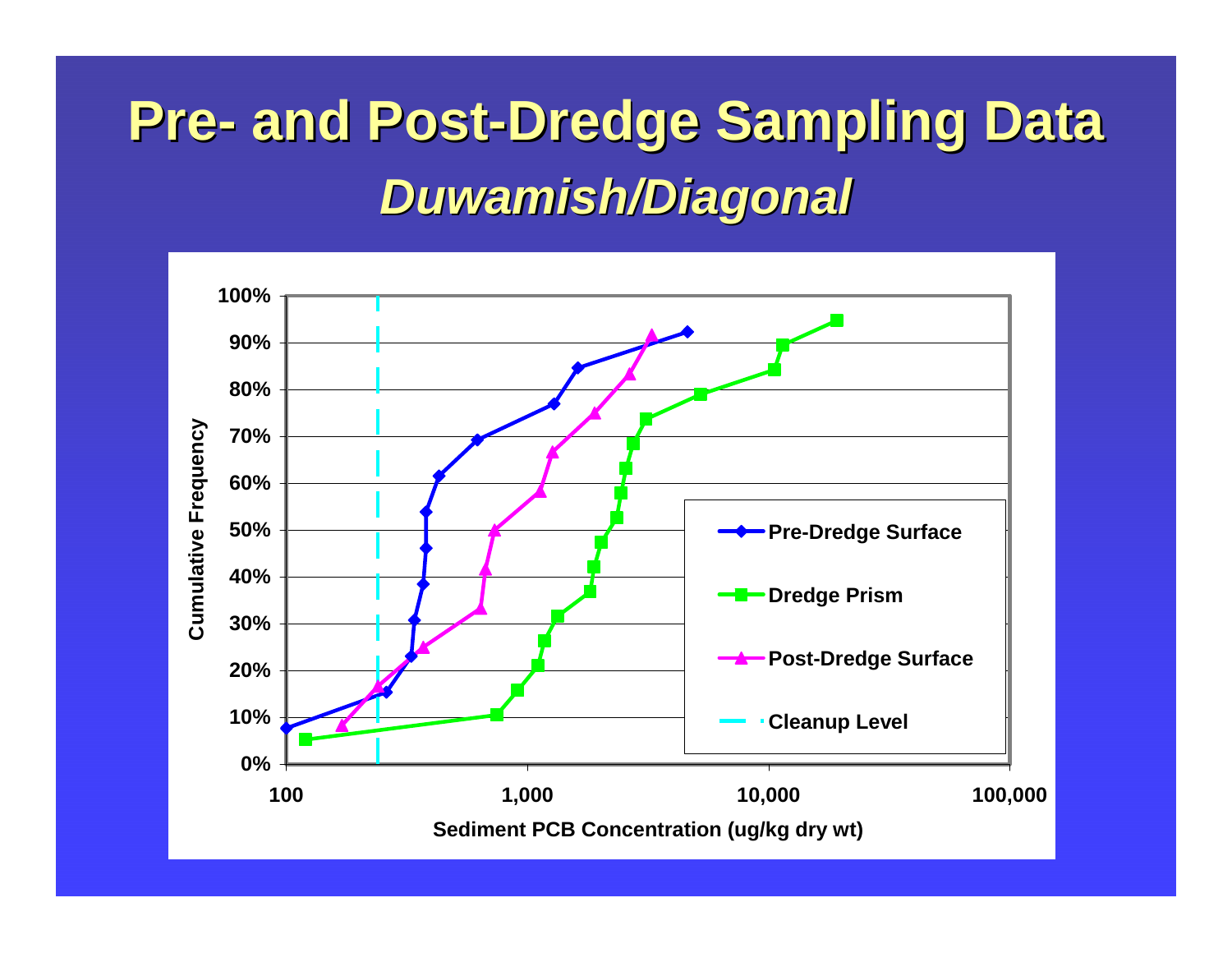#### **Lateral Spreading of Dredge Residuals Lateral Spreading of Dredge Residuals** *STFATE Model Predictions –Duwamish/Diagonal Duwamish/Diagonal*

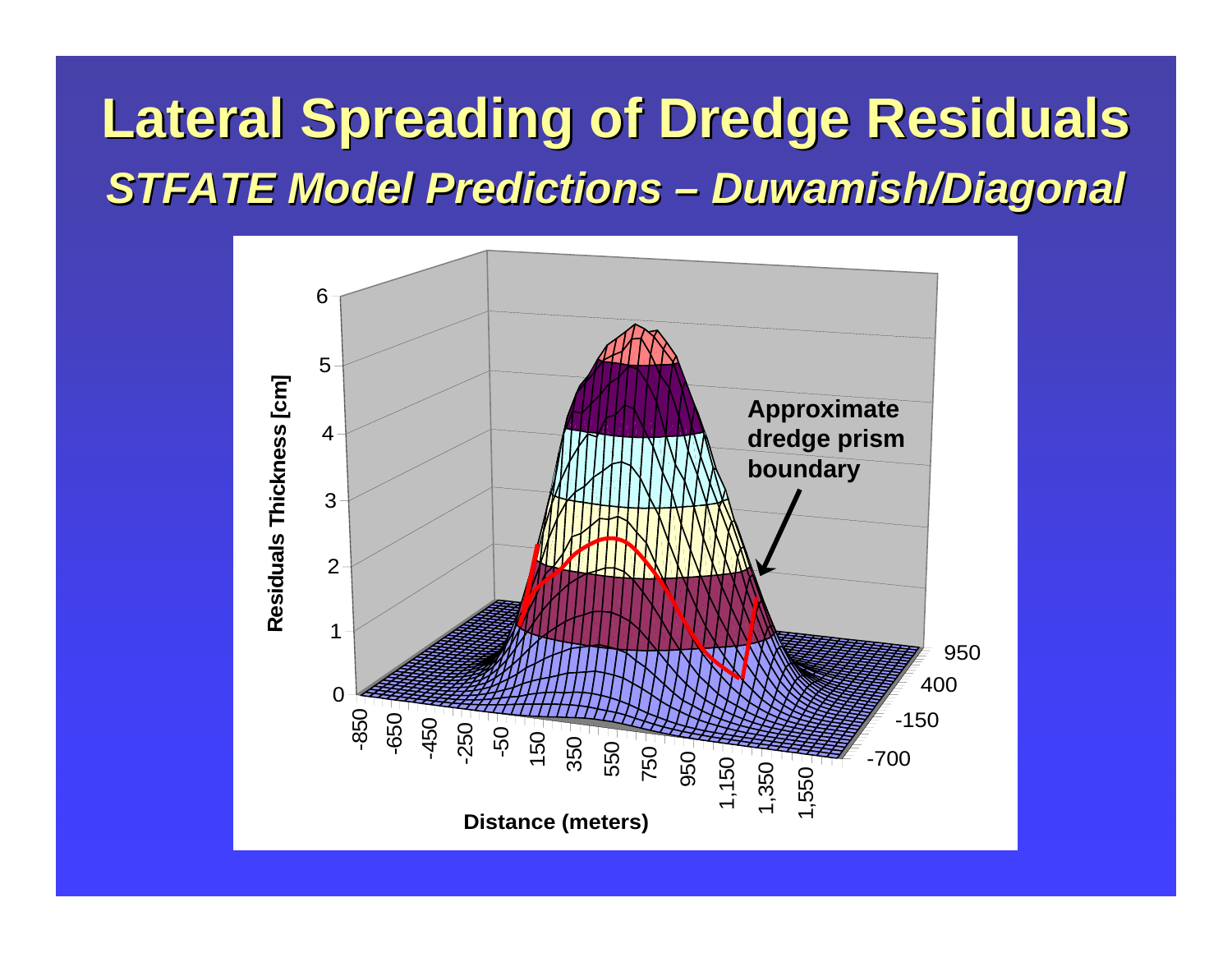### **Observed vs. Predicted Post Observed vs. Predicted Post -Dredge Sediment PCB Concentrations Sediment PCB Concentrations** *Duwamish/Diagonal Boundary Area Sampling Stations Duwamish/Diagonal Boundary Area Sampling Stations*

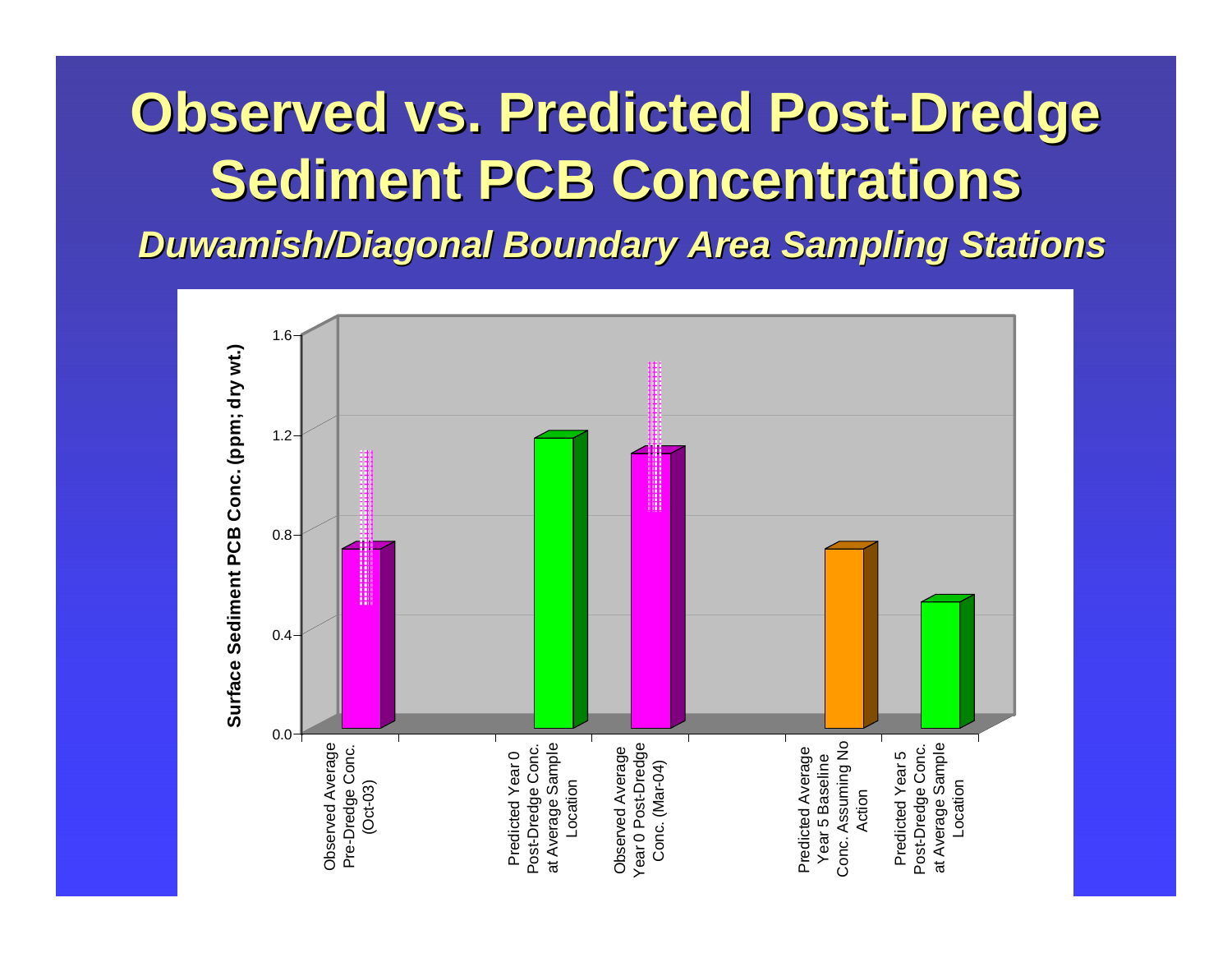### **Post-Dredge PCB Sediment Concentrations at Monitoring Stations**

#### Comparisons to model predictions

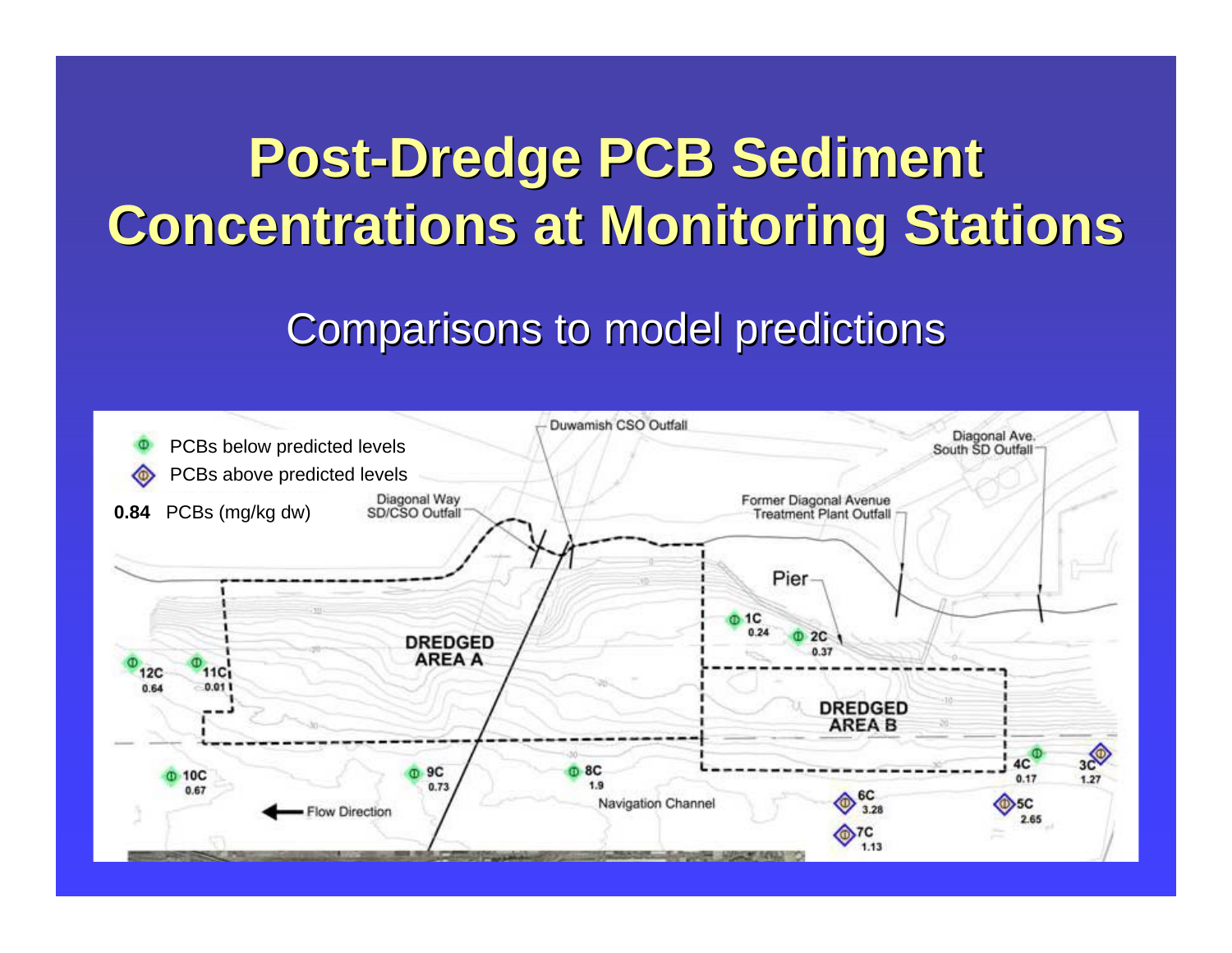### **Proposed Thin Proposed Thin -Layer Placement Layer Placement**

#### Remediate Area of Highest Residuals

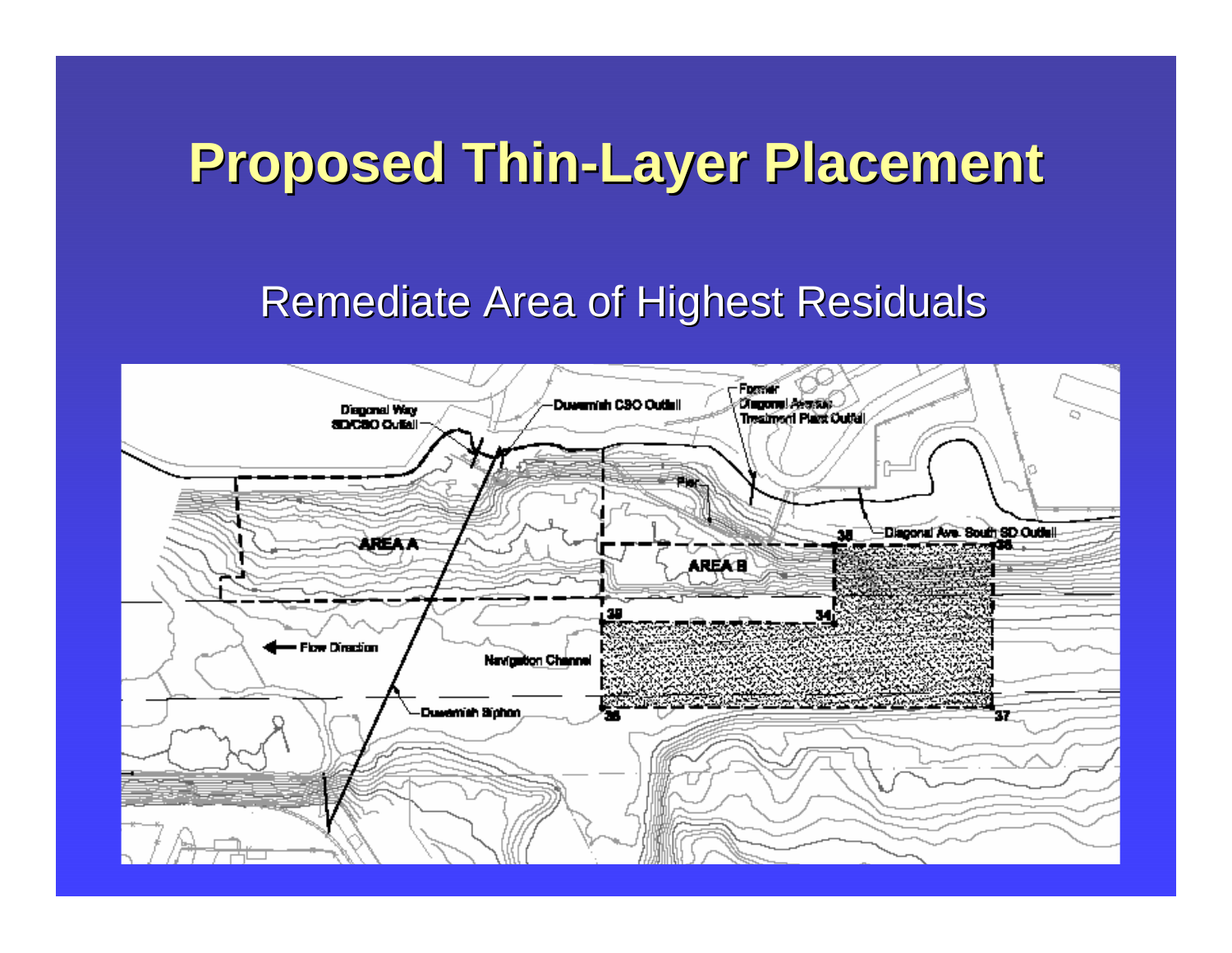### **Monitoring to Track Both Enhanced and Natural Recovery Areas Enhanced and Natural Recovery Areas**

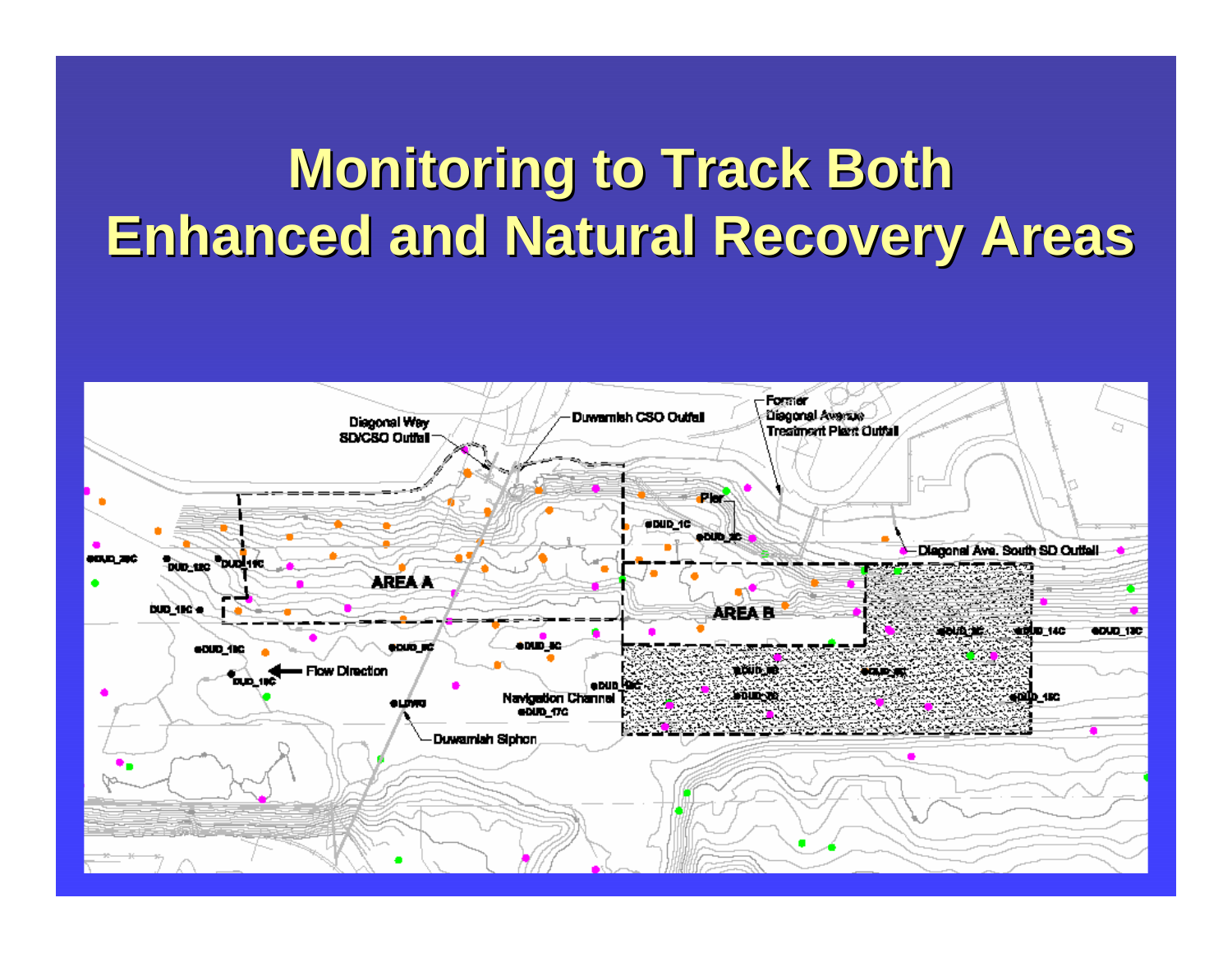### **Duwamish/Diagonal Natural Recovery Duwamish/Diagonal Natural Recovery**

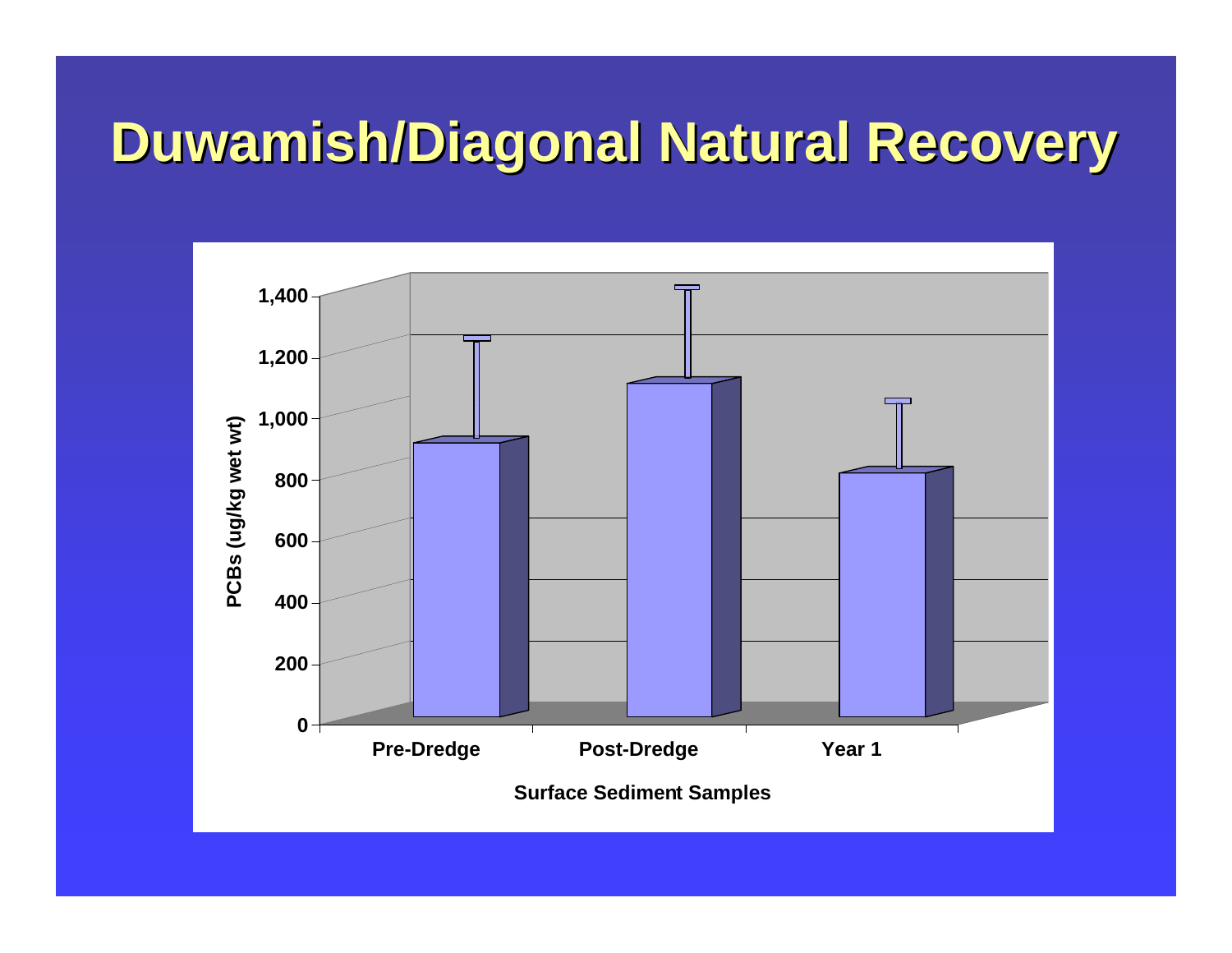### **Duwamish/Diagonal Natural Recovery Duwamish/Diagonal Natural Recovery**

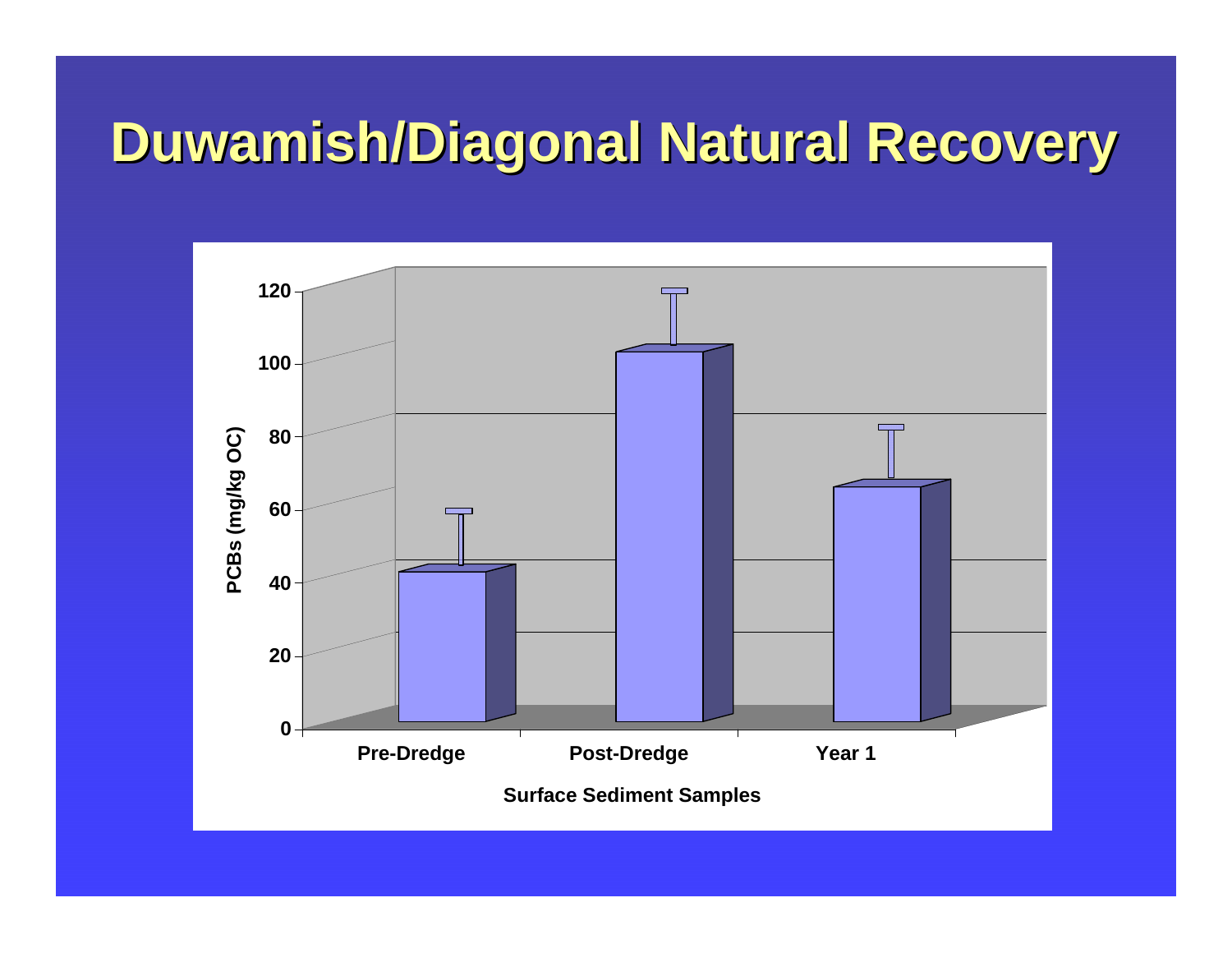### **Water and Sediment PCB Concentrations Throughout a Dredging Project Throughout a Dredging Project**



**4% Residuals ~ 11 mg/kg TSS Average in the water column Average measured over dredging period = 15mg/kg TSS**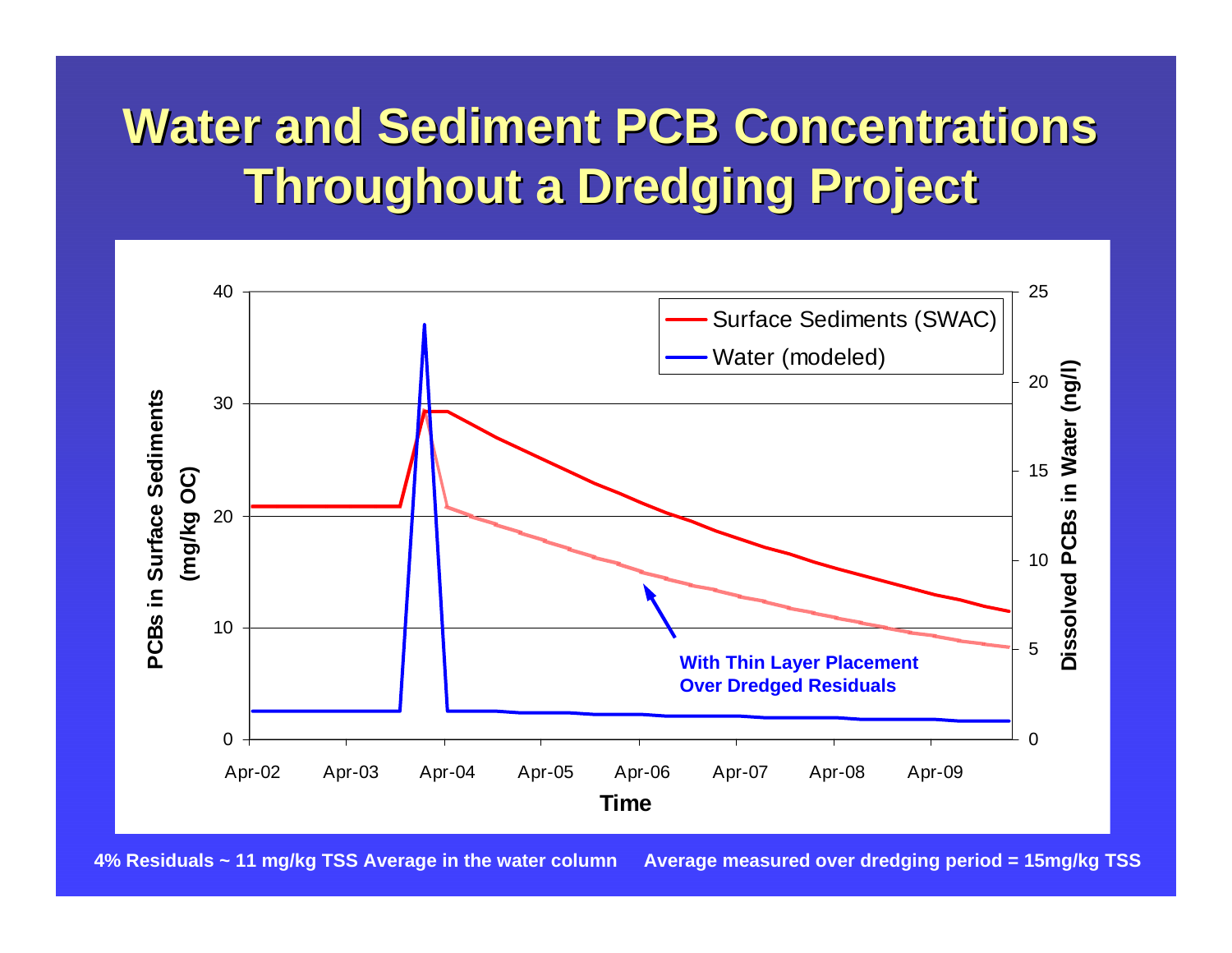## **Predicted Tissue Concentration Change Over Time Change Over Time**

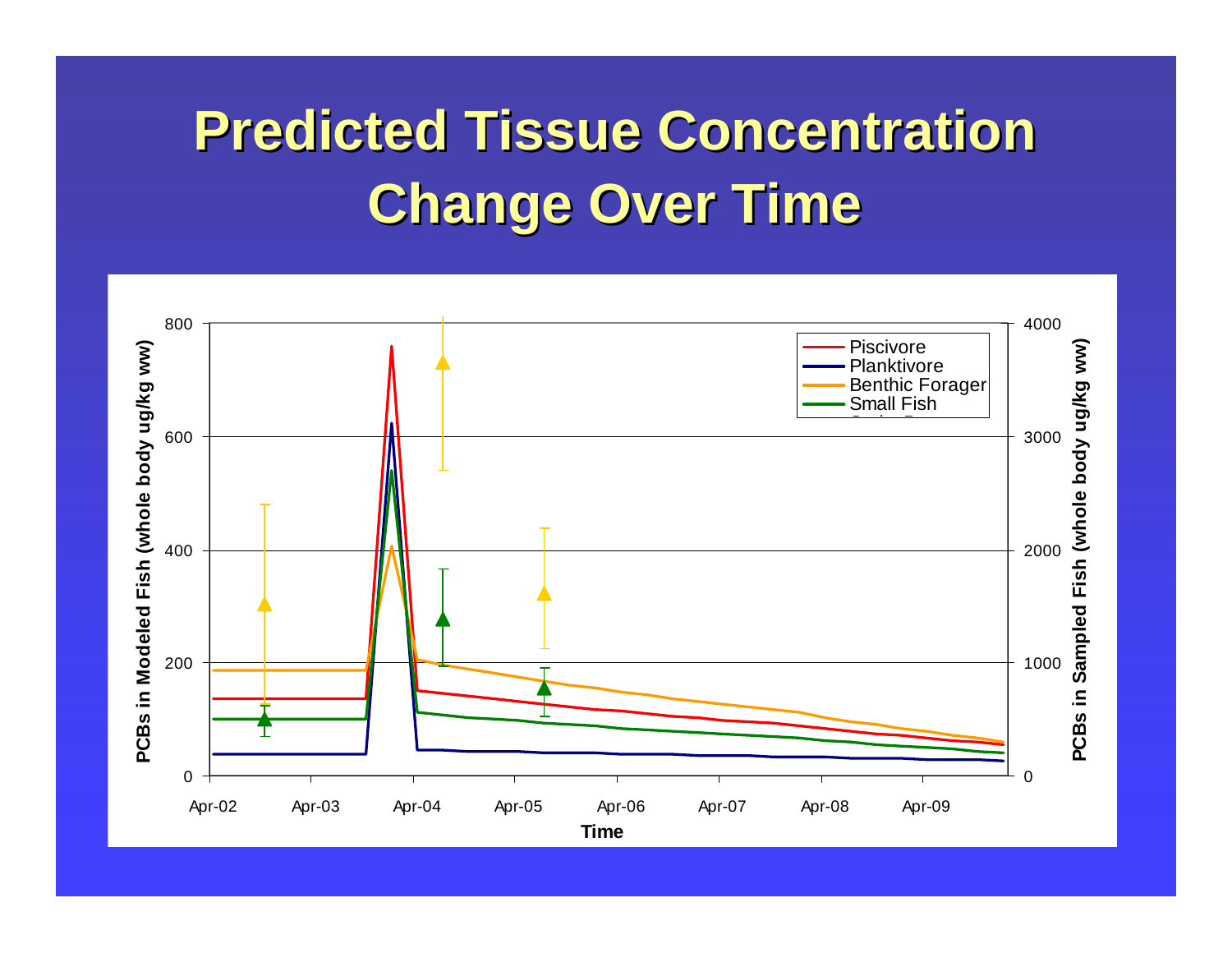### **Tissue Concentration Change Over Time Compared to Effects Levels Time Compared to Effects Levels**

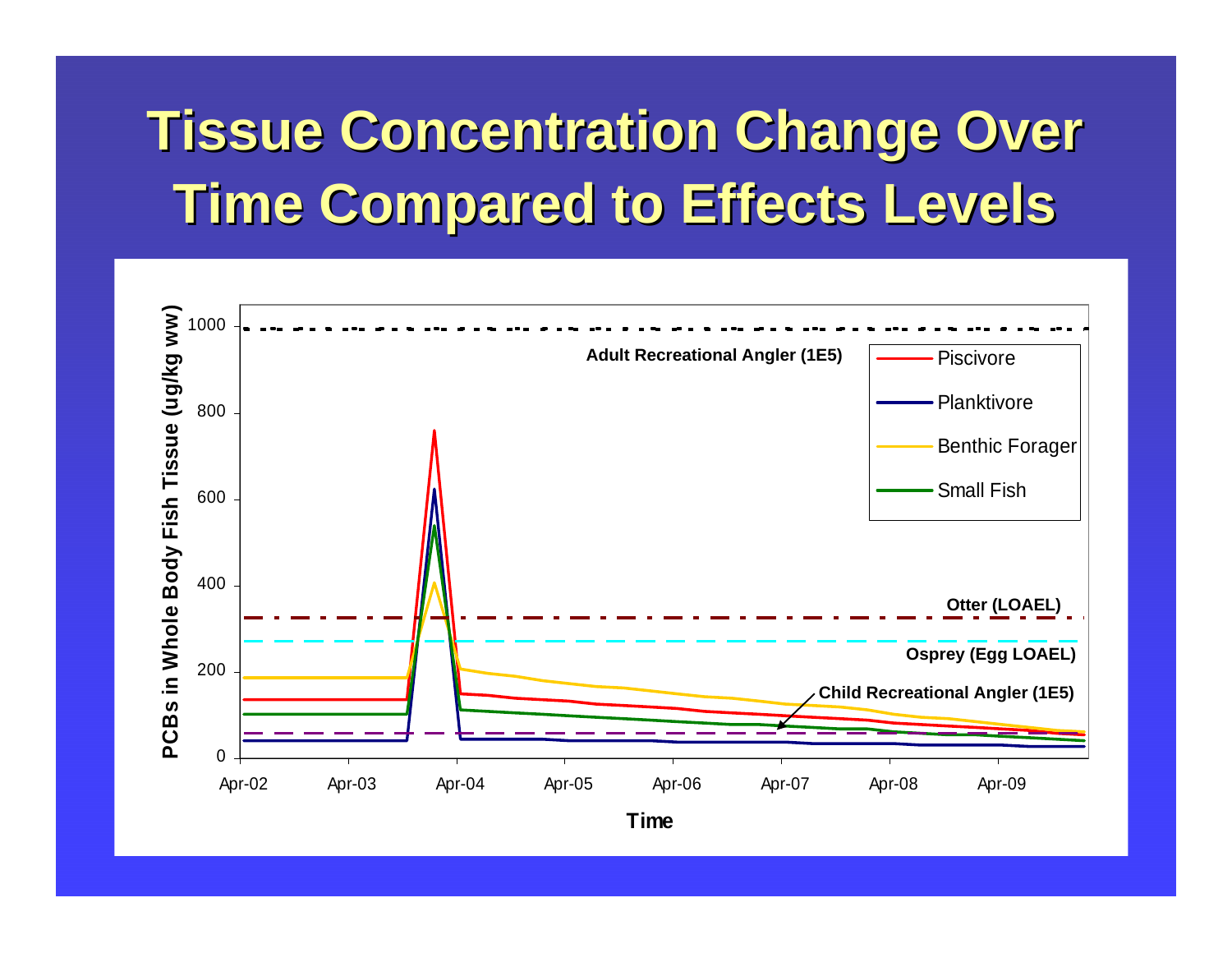### **Implications of Residuals on Meeting Remediation Goals on Meeting Remediation Goals**

- Dredging can produce spikes in contaminant<br>concentrations concentrations
	- Water: 10-30 times (during construction)
	- $-$  SWAC: 1 to 5 times (after construction)
	- –– Tissue: Greater during; lesser after
- Risk to receptors can increase significantly over short term
- Active management of residuals can reduce long-term exposure
	- Protect receptors of concern with longer life spans or<br>Protect receptors of concern with longer life spans or needing longer-term exposures
	- Receptors affected by short exposures can be at risk<br>(children; some birds and mammals; most fish)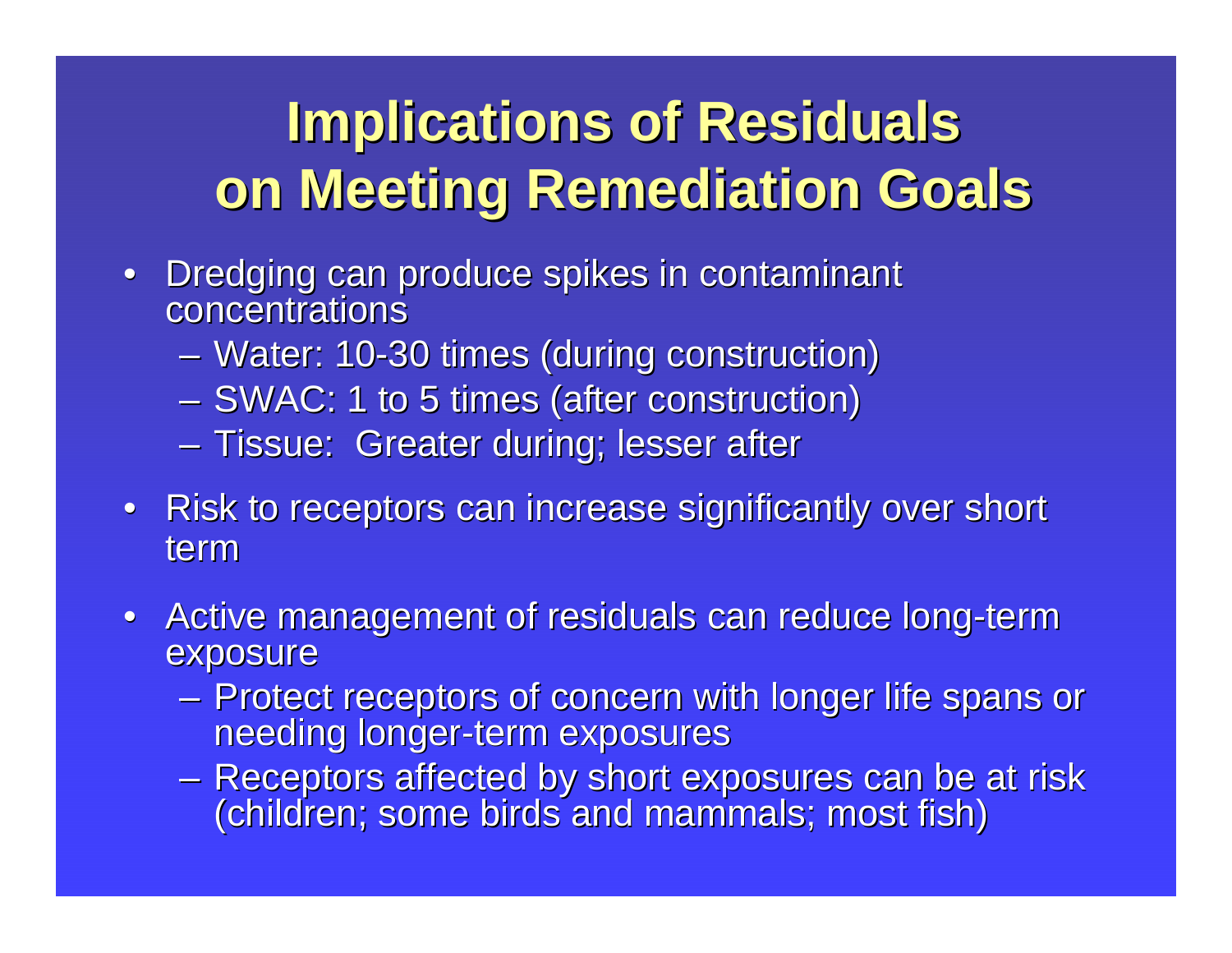### **Conclusions Conclusions**

#### $\triangleright$  Residuals happen

- Post-dredge surface often higher than pre-dredge
- Dredging can raise on- & off-site levels above sediment and risk reduction goals

#### $\triangleright$  Plan accordingly

- Estimate and design for residuals
- $\bullet~$  Post dredge data to determine appropriate action
- Simple tissue modeling to determine if receptors at risk